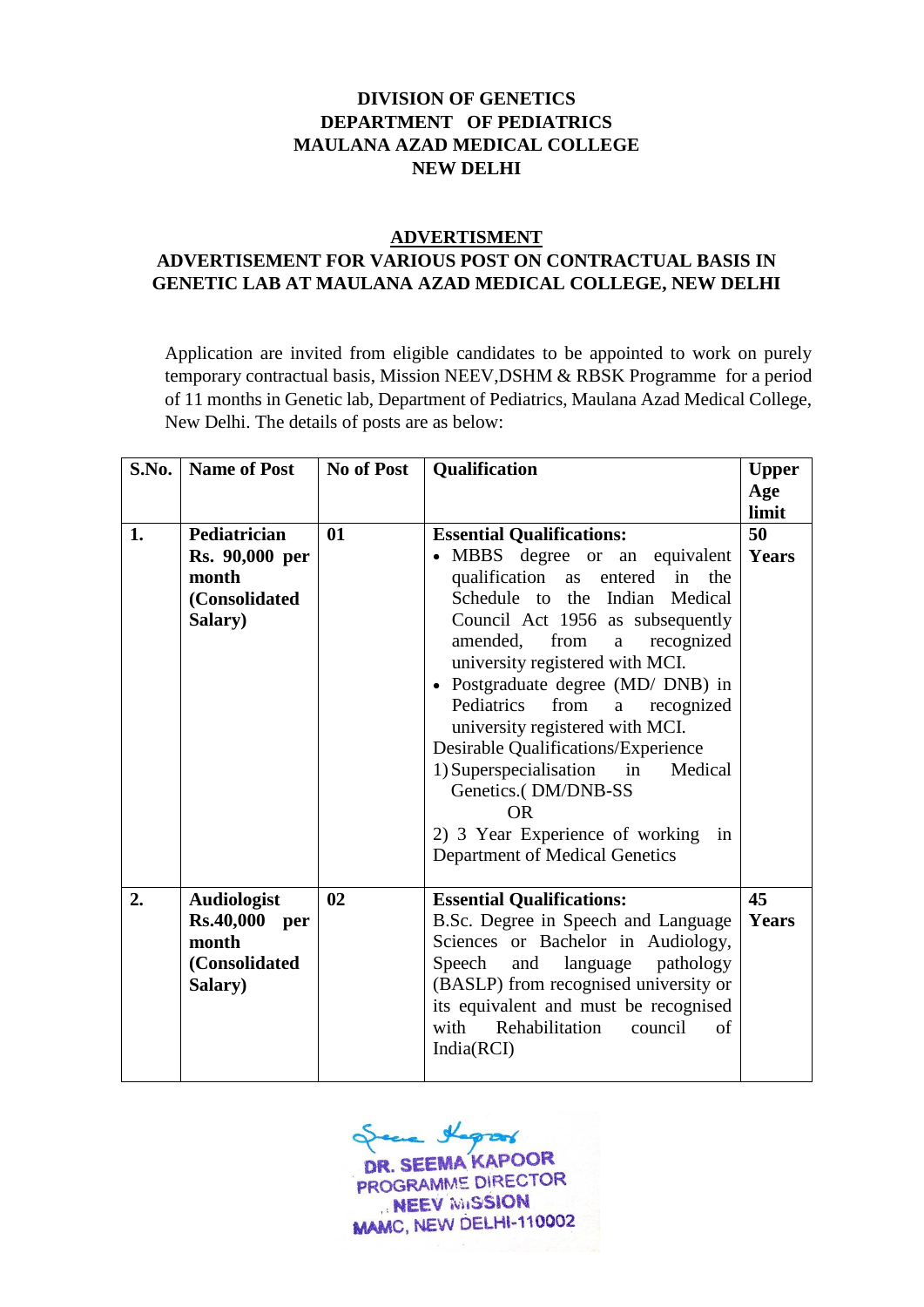| 3. | Data Manager<br>Rs. 25,000 per<br>month<br>(Consolidated<br>Salary)                       | 01 | <b>Essential Qualifications:</b><br>$\mathbf{i}$<br>Graduate<br>Degree<br>and<br>Diploma/Certificate in computer<br>Application<br>ii) Knowledge of MS Word, Excel,<br>PPT.<br><b>Desirable Qualifications/Experience:</b><br>1.Two<br>work<br>experience<br>year<br><b>as</b><br>computer operator or technical assistant<br>2. Experience in Database Management<br>System<br>3. Advanced knowledge of MS Word,<br>Excel. | 35<br><b>Years</b> |
|----|-------------------------------------------------------------------------------------------|----|-----------------------------------------------------------------------------------------------------------------------------------------------------------------------------------------------------------------------------------------------------------------------------------------------------------------------------------------------------------------------------------------------------------------------------|--------------------|
| 4. | <b>Collection</b><br>Coordinator<br>Rs.18,000 per<br>month<br>(Consolidated<br>Salary)    | 44 | <b>Essential Qualifications:</b><br>i)Matriculation with 2 year<br>field<br>Experience<br>in<br>Health<br>Sector<br><b>OR</b><br>ii) Sr. Secondary with Science<br>Preferably GNM or ANM<br>should own working Android<br>$\overline{\text{iii}}$<br>Mobile<br><b>Desirable Qualifications/Experience:</b><br>Experience in collecting blood sample in<br>babies.                                                           | 30<br><b>Years</b> |
| 5. | Data<br>Entry<br>Operator<br><b>Rs.19,000</b><br>per<br>month<br>(Consolidated<br>Salary) | 01 | <b>Essential Qualifications:</b><br>i)Sr. Sec. $(10+2)$<br>ii) One year 'O' level Computer Course<br>and having a typing speed of 40 wpm in<br>English<br>iii) Knowledge of MS word, Excel,<br><b>Power Point</b><br><b>Desirable Qualifications/Experience:</b><br>Two years experience as<br>computer operator in a reputed<br>firm/project/hospital/academic institute.                                                  | 30<br>years        |

# **Nature of Employment:** Contractual

 **Duration of Employment:** 11 months extendable up to 2 years depending on the candidate's performance, continuation of scheme and budget grant from the funding agency.

See Hoper  $\infty$ PROGRAMME DIRECTOR NEEV MISSION MAMC, NEW DELHI-110002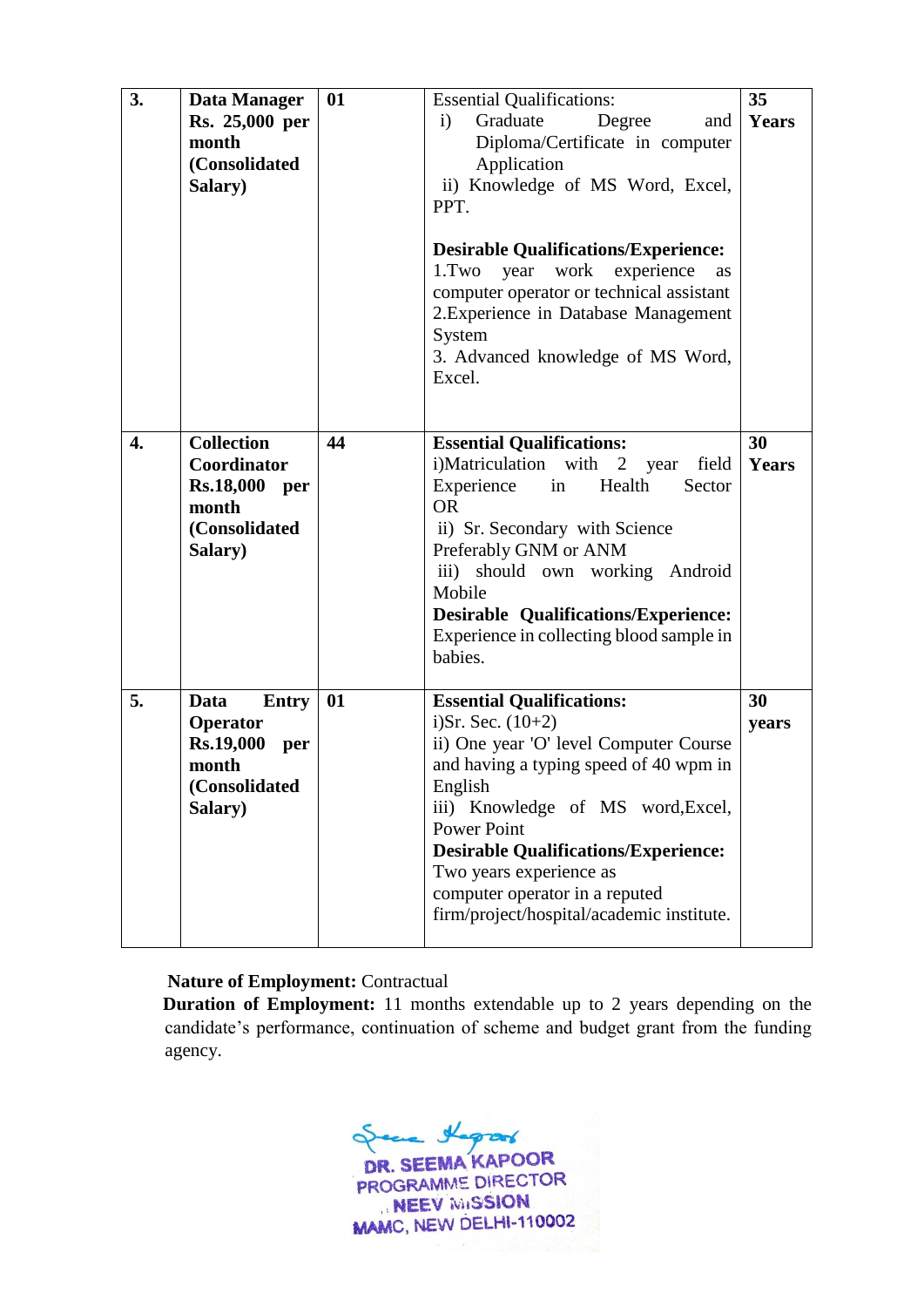**Job Location:** Genetic Lab, Department of Pediatrics, Maulana Azad Medical College, BSZ Marg, New Delhi.

### **Last Date for the receiving the application online: 18 th February 2022, 5 pm**

**Application process and Acceptance of application**: Applications should be submitted online by using google link [https://docs.google.com/forms/d/e/1FAIpQLSffU-8G5iM2-](https://docs.google.com/forms/d/e/1FAIpQLSffU-8G5iM2-3oGmuYi4O3aNa0IdqOLDt2tuA9cZTsIGIyxkw/viewform?usp=pp_url) [3oGmuYi4O3aNa0IdqOLDt2tuA9cZTsIGIyxkw/viewform?usp=pp\\_url](https://docs.google.com/forms/d/e/1FAIpQLSffU-8G5iM2-3oGmuYi4O3aNa0IdqOLDt2tuA9cZTsIGIyxkw/viewform?usp=pp_url)

 No applications should be submitted by hand or by post/ courier. Incomplete applications will not be accepted.

 **List of eligible, shortlisted candidates and schedule of Walk-in Interview will be displayed on MAMC Website. Applicants are advised to visit the MAMC website (https://www.mamc.ac.in) from time-to-time.** No individual intimation regarding eligibility/call for interview shall be sent. It is the responsibility of the candidate to see their name and appear for the interview. Candidates should bring all original documents and one set  $(01)$  photocopy of all essential documents of educational qualification  $\&$ experience during the interview. Candidates should attend the interview on their own expenses at **Department of Paediatric, Maulana Azad Medical College, New Delhi.**

### **Terms and Conditions:**

- 1. Separate applications are to be submitted for each post. After scrutinizing the applications received, a list of eligible shortlisted candidates will be displayed on MAMC website. If necessary, a written examination will be conducted and the candidates qualifying the written test will only be interviewed. No TA/DA will be paid for attending the interview/skill assessment.
- 2. Mere fulfilment of the essential qualification/experience does not guarantee selection. The decision of the selection committee regarding appointment of candidates will be final and no representation will be entertained in this regard. Selection committee reserves all rights to change the selection procedure, rules &cancellation of rules.
- 3. Application received after 18<sup>th</sup> February 2022, 5 pm shall be summarily rejected.
- 4. Qualification and experience should be in relevant discipline/field and from a reputed institute/organization recognized by relevant authority. Experience shall be counted from the date of completion of minimum essential educational qualification, Age limit and experience will be considered as on the date of Walk-in interview/personal discussion/skill assessment.
- 5. Age relaxation is admissible to SC/ST/OBC/EXM/Departmental candidates including project as per Govt. of India norms. No age relaxation will be considered for unreserved posts.

en Hapter DR. SEEMA KAPOOR PROGRAMME DIRECTOR NEEV MISSION MAMC, NEW DELHI-110002